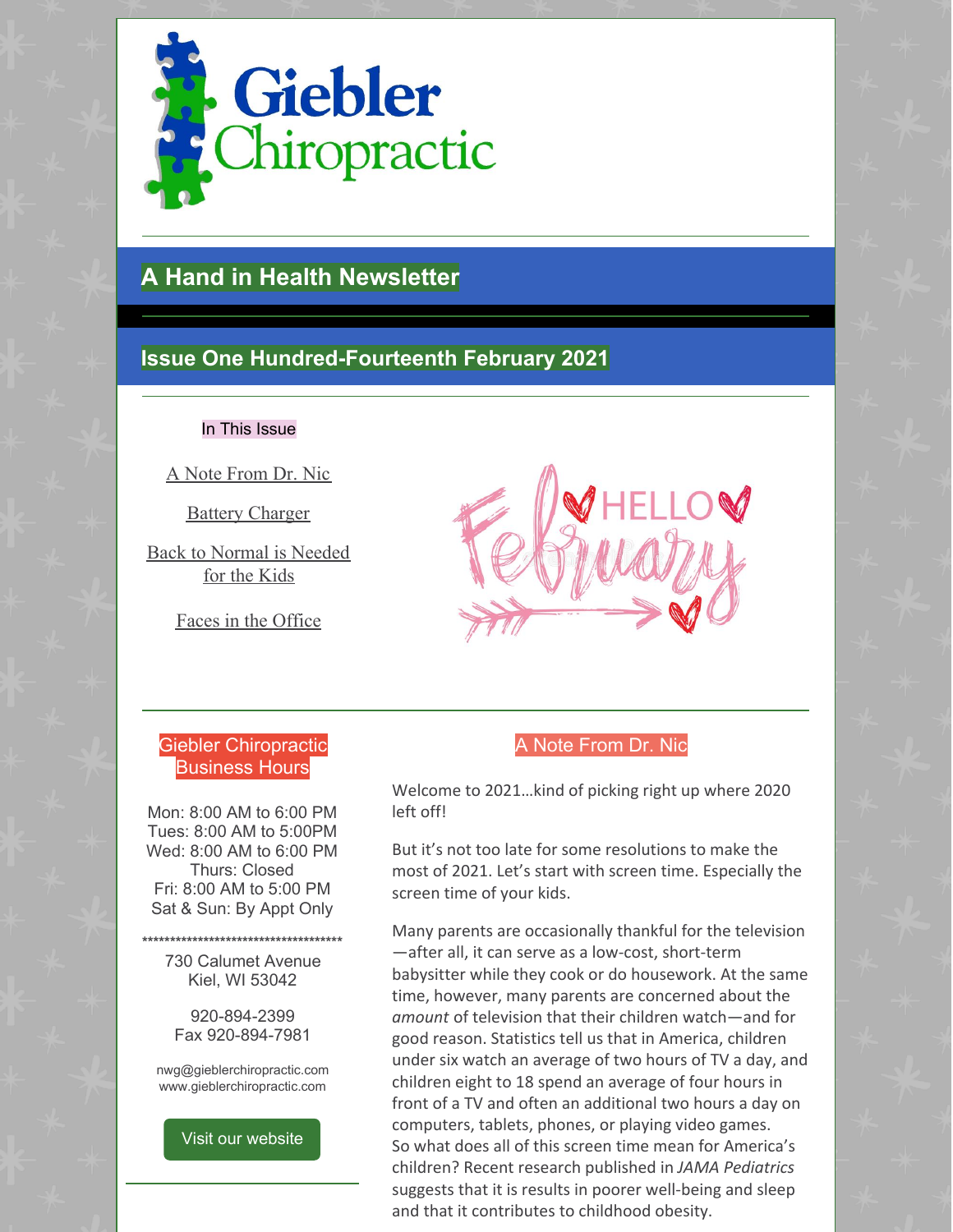#### \*We Need Your Help\*

Our Newsletter went out to 390 people this month! Our goal in 500... please forward the email to your friends and family!!

> Thanks in advance Dr. Nic

**Receive A Hand in Health...**

Join Our [Mailing](http://www.gieblerchiropractic.com/newsletter/) List!

#### **Riddle me this:**

The Green Bay Packers and Chicago Bears are the oldest rivalry in professional football. They've played 202 times and the Packers have won 101 of the games. But the Bears have not won the other 101 games. How is this possible?

## Vitamin D Test Kit



Many are unaware that vitamin D is not officially a vitamin – but actually a prohormone. In fact, we make most of our vitamin D when our skin is exposed to sunlight.

In the first study, part of a larger research project called IDEFICS (Identification and Prevention of Dietary- and Lifestyle-Induced Health Effects in Children and Infants), researchers examined 3,604 children aged two to six to determine if there was a relationship between their electronic media use and their sense of well-being. They assessed the children based on six standardized indicators of well-being (including emotional problems, peer problems, self-esteem, family functioning, and social interactions) and compared the results to the number of hours they spent in front of a TV, computer, or video game screen. They found that increased media use predicted much poorer senses of well-being. TV was found to be more harmful than computer use, but overall they found that there was a 1.2- to 2.0-fold increase in emotional problems and poorer family functioning for each additional hour of media use.



A second *JAMA Pediatrics*study involving 1,713 Spanish children found that children who watched more than 1.5 hours of television per day had shorter sleep duration and began to suffer from sleep deprivation. Their sleep duration shortened with every extra hour of television watched over the 1.5-hour baseline. And in a third study, researchers found that increased media exposure resulted in sharply increasing BMI (Body Mass Index) scores, and thus a tendency toward childhood obesity. And recently, the American Academy of Pediatrics found that "Early exposure to excessive screen time at 24 months was predictive of lower developmental outcomes at 36 months. And similarly, increased screen time exposure at 36 months also was related to decreased developmental outcomes at 60 months. While that screen is a great babysitter every now and then, it can become addictive and have detrimental long term results.

So how much screen time is too much? Every day more research comes out indicating that exposure to electronic media can have adverse effects on children effects that can persist into adulthood.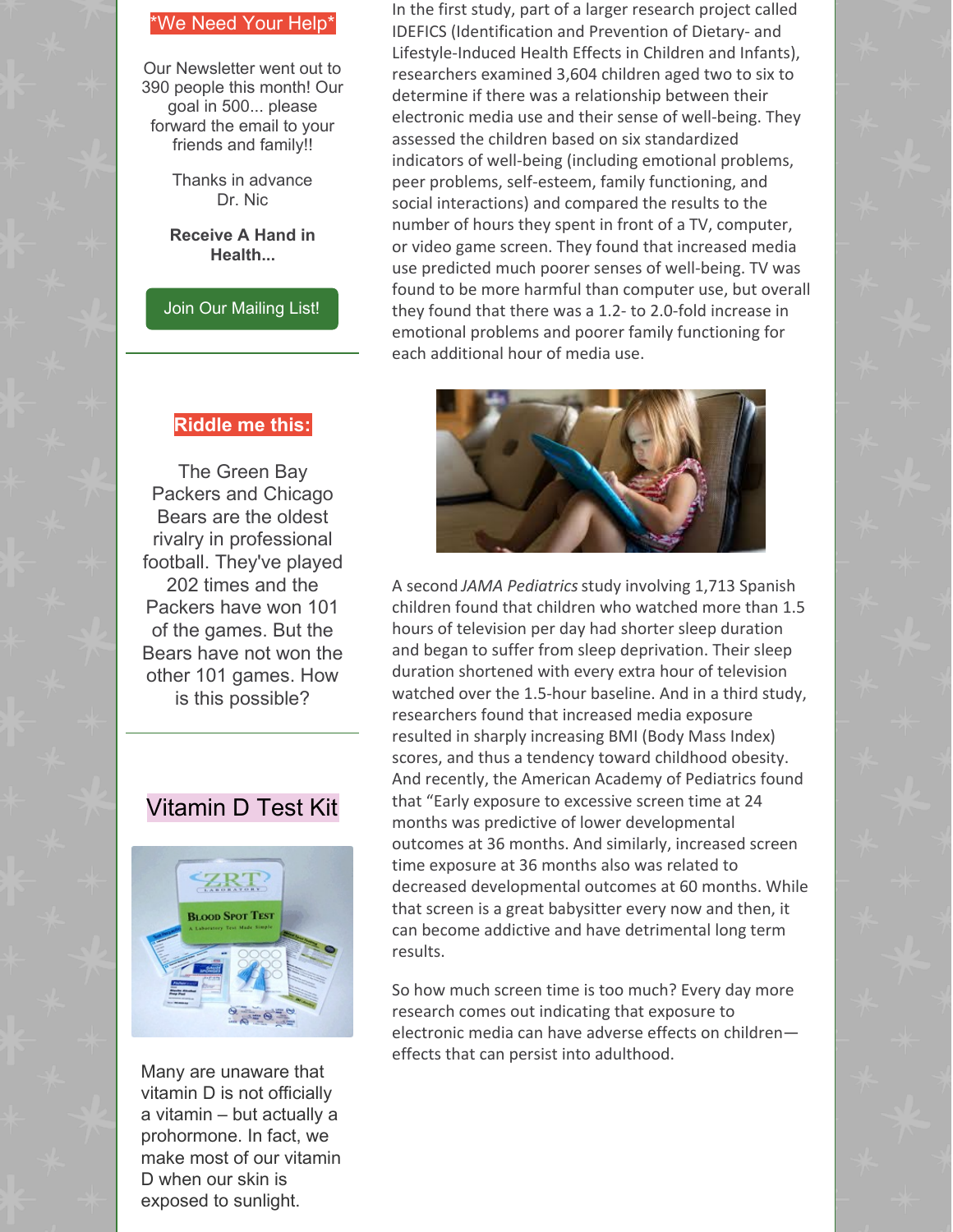Statistics show a third of Americans have insufficient levels of vitamin D, with a leading cause being lack of sun exposure. This is common in northern climates where people don't spend as much time outdoors, but studies indicate that even people in sunnier regions are often deficient due to concerns about the ill effects of too much sun.

Vitamin D is important because it has a complex regulatory effect upon calcium in our bodies and in the mineralization of our bones. But that's only skimming the surface of its function. Additional research shows vitamin D can play a protective role against certain cancers, development of diabetes and heart disease.

Vitamin D deficiencies are associated with [hyperinsulinemia](https://www.zrtlab.com/test-specialties/weight-management/) and increased belly fat, as well as contributing to [psoriasis](https://www.zrtlab.com/test-specialties/vitamin-d/#) and acne. Additionally, sufficient levels of vitamin D, estrogen and testosterone are important for maintaining bone health in the [menopause](https://www.zrtlab.com/test-specialties/menopause/) years.

#### Did you know?

A Lipogram is a composition from which the writer systematically omits a certain letter or certain letters of the alphabet.

Gadsby is a 50,000-



As a result, the American Academy of Pediatrics (AAP) recommends that children under the age of two not watch *any* TV, as the first two years of life are a critical time for brain development. Television and other electronic media can prevent exploring, playing, and interacting with parents and others, all of which are critical for social development. In addition, the AAP suggests that children older than two watch no more than one to two hours of electronic media per day. Personally, I would suggest even less than two hours per day, as that seems like a lot.

I see it in my office every week, whether it is a pediatric patient, or a child along with a parent. More and more, kids are looking at a screen and less and less are the interacting with me or other adults. It also seems to me that when the kids have access to a screen while at my office they are either 1) not engageable in conversation, or 2) almost in a state of hyperactive activity that is difficult to communicate with. And, as you're surely aware, there is less and less outdoor activity and sports and 'free play' among our youth currently.

A friend of mine even went so far as to buy a "Phone Jail". Yes, that's a thing, and they can be purchased online! It's a brilliant idea. Thankfully, my kids are 10, 9, and 5 years old, and they don't have their own phones, so I haven't purchased one. Yet.

Let's resolve in 2021 to get away from screens more. Not just for ourselves, but for our kids.

#### **Battery Charger**

This past weekend, I was out on the Ice Age Trail for a run. I most definitely needed some 'trail time' as all kinds of issues had been 'incoming' on me and I was feeling the stress the the burden of some things I could control, and some things I couldn't. From work to the riots in our Capital, to where we stand as a community regarding Covid. I was stressed. While running, I came across the Parnell Backpack Shelter and noted that a camper was there. While I didn't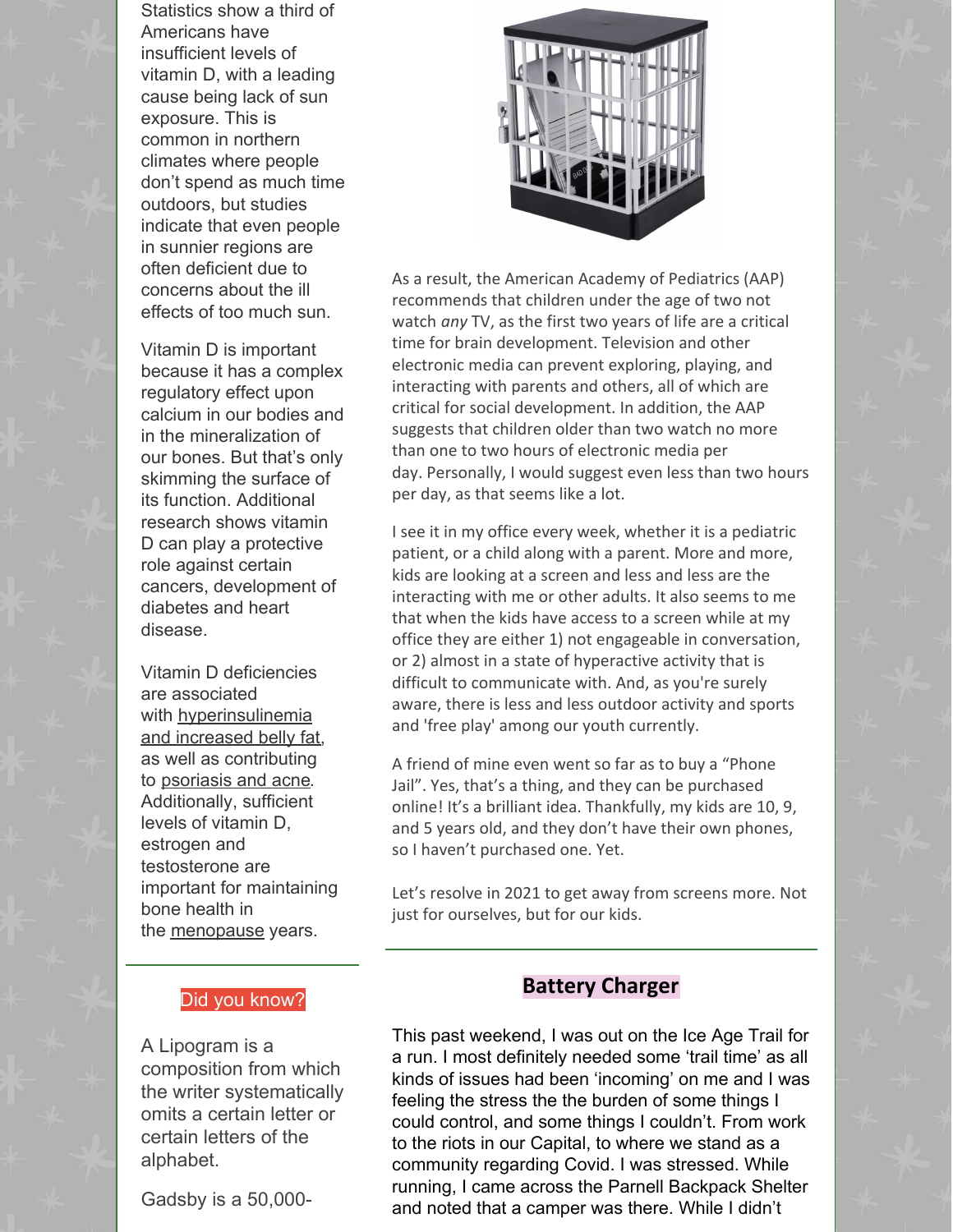word novel written in 1939 by Ernest Vincent Wright which does not include any words that contain the letter E, the most common letter in English.

Find us on Facebook!

Click Here to go to our [Facebook](https://www.facebook.com/gieblerchiro/) page!

Riddle answer:

There are 6 ties

see the camper, I did notice the camp setup and snapped a photo of it.

Then I had a thought. Because of where this campsite shelter is, it's very likely that the camper had very poor cell service. What a blessing that is!

You see, without cell service, there is no 'social media.' This camper, therefore, had no idea how angry he should be at any number of people. He had no idea how worried he should be about the future of our country, our planet, our local football team. He had no idea how afraid he should be of human contact or if he will give a virus to someone he loves or a stranger he had never met. He has not been notified that he is not doing enough for the cause of 'good'. He also has not been informed that he is either partially or fully responsible for the behaviors and actions of people or groups that he has never met in his life. He has not been the recipient of any virtue signals, nor has he been able to send out any signals himself.



Click **[HERE](https://gieblerchiropractic.blogspot.com/2021/02/battery-charger.html)** to finish reading.

#### Upcoming Events

**February 9th: Office closing at 4:30**

**Don't forget!! February 14th is Valentine's Day**

**February 22nd: Office closing at 5:40**

## **Back to Normal is Needed for the Kids**

Both in our personal lives, and as a community, nation, and country, we have seen the toll that school closures and other activity restrictions have had on our children. It has disproportionately affected at-risk children, also. Kids without a structured or safe home life are being far more greatly affected by the isolation and lack of activities. I want to share several articles and research that shows it is time to get our kids back to something more closely resembling January of 2020, in terms of school and extracurriculars and sports. We have been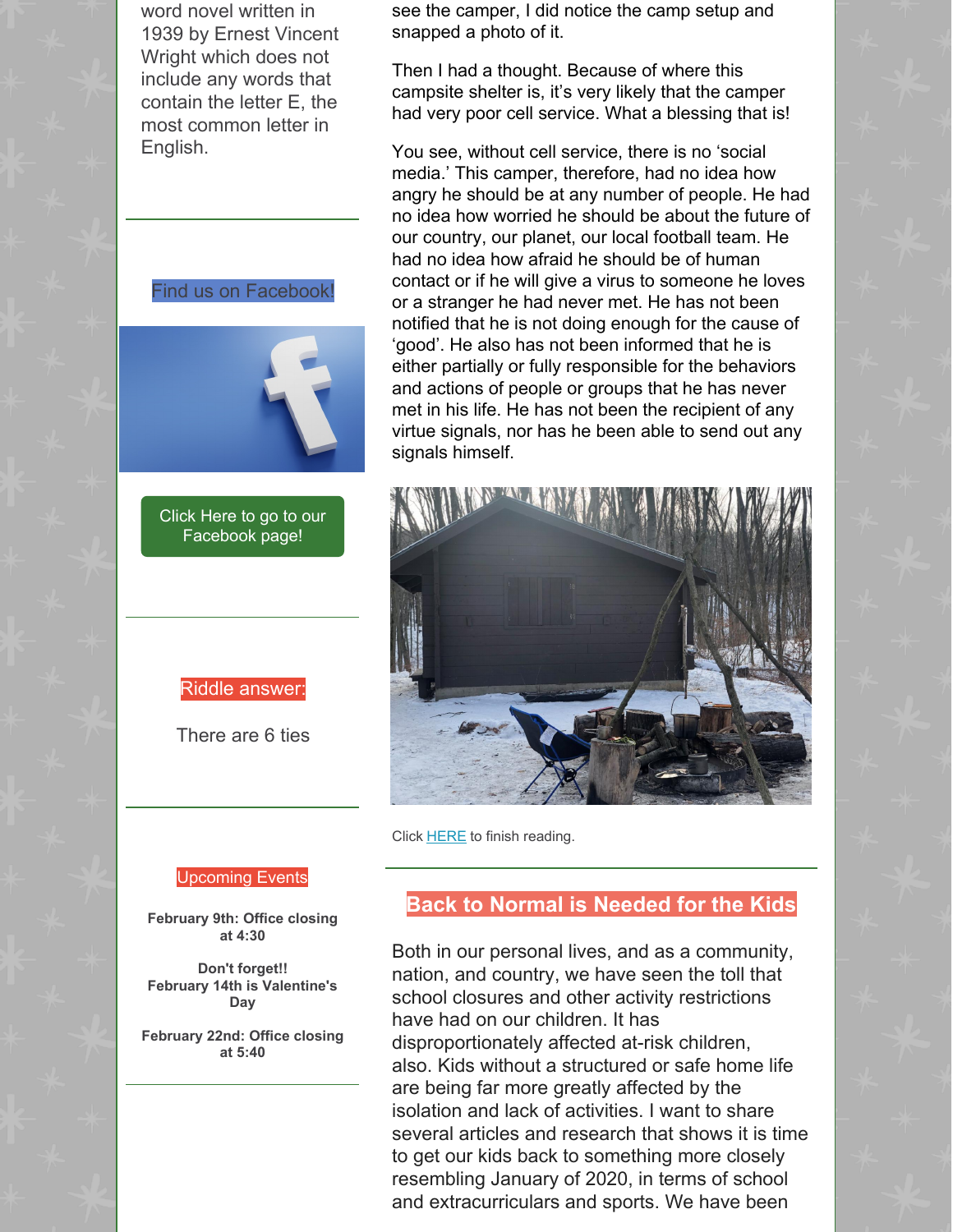told to 'follow the science' for quite a while now, and I wholeheartedly agree with that. In March of 2020 we really didn't know what we were dealing with…and the unknown can be scary. I truly believe decisions made then were made with good intentions, as we did the best we could at the time. Fortunately, we have more science and we know more about how the novel coronavirus affects and spreads among kids. And it's good news and good evidence that we can start to make our kids more of a top priority and help them grow and learn in varying ways—clubs, sports, other extracurriculars, in addition to inperson school!



**1. Last November, the New York Times published an article on kids and Covid, citing new research as to why kids react differently to this virus. It was titled, "***The Children Never Had the Coronavirus. So Why Did They Have Antibodies?*

More kids than adults (43% to 5%) have antibodies present in their bodies that attack and kill the novel coronavirus. These antibodies are developed in the kids from previous infections/colds that they have had. Basically, because kids tend to be 'sick' more often, they're actually more protected and have an immune system more ready to defend the body against a similar infection or virus...like this one (the common cold is caused by different viruses which are also from the 'coronavirus' family). This research focused on children between 6 and 16 years of age.

Some studies have shown that kids can have a larger 'viral load', meaning they have more virus present in their body. This has led to an assumption that because there is more viral load in the kids, then they probably spread the virus more. Fortunately, this has been proven wrong as well. You see, the way the virus is detected (PCR testing) means you are actually only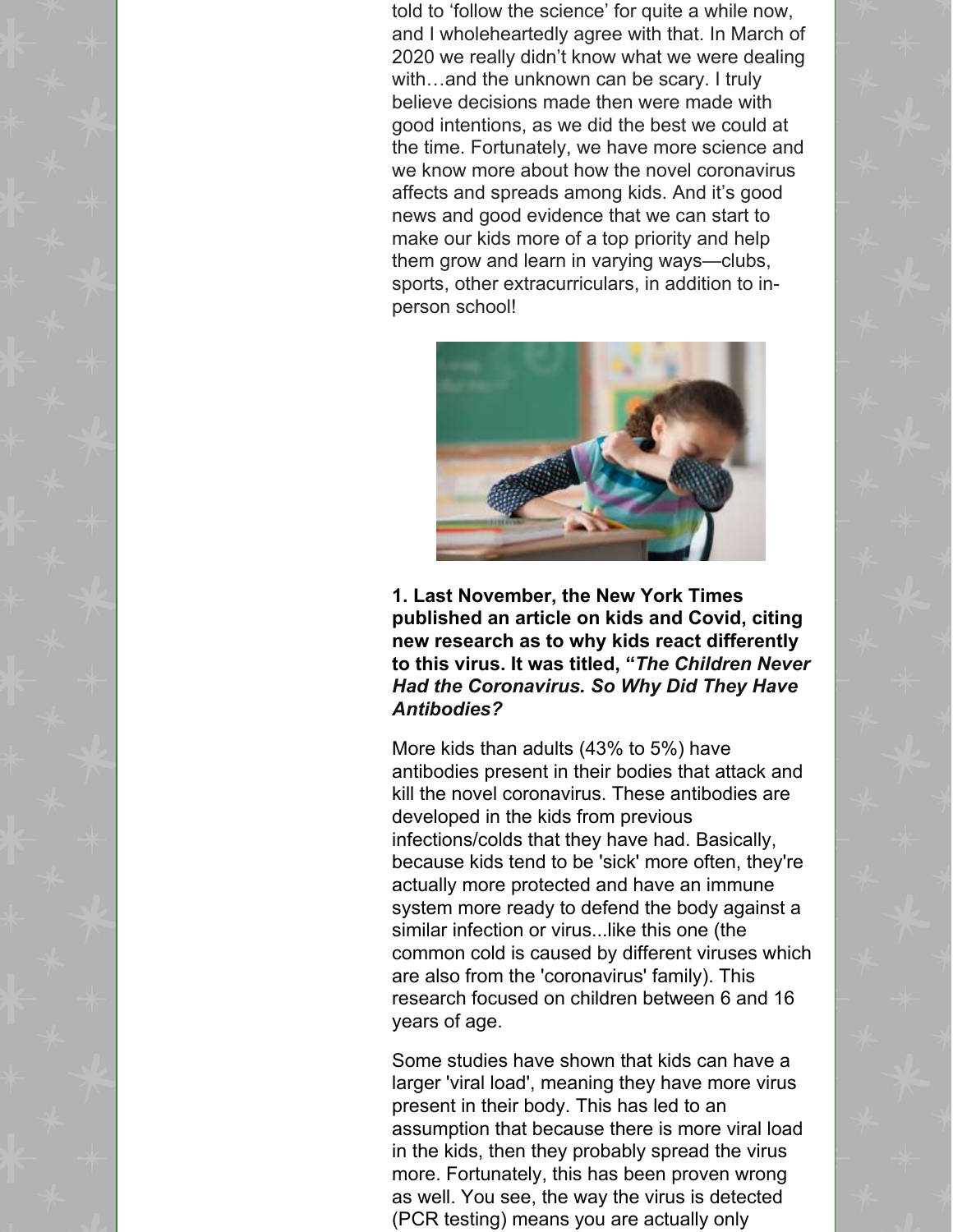detecting a short genetic sequence of the virus, so it's impossible to know if that is "live" virus...let alone something that could infect someone else. In fact, just last week, on January 21<sup>st</sup>, the WHO released new 'guidance' to laboratories around the world to reduce the technique used in PCR testing to get a more accurate representation of Covid cases. In doing this, they are acknowledging that any small particle of virus detected in a test was deemed a "positive test," resulting in far too many positive tests.

**2 –** A study of 300,000 adults living in "health care worker households" in Scotland found that households with school-age kids have a DECREASED risk of testing positive for SARS-CoV-2 and appear to also be associated with a DECREASED risk of COVID-19 disease severe enough to require hospitalization. Considering this information, it is possible, if not even likely, that kids may help keep their parents safer, and even, to a lesser extent, their teachers and other adults within their cohorts! Click [HERE](https://gieblerchiropractic.blogspot.com/2021/02/back-to-normal-is-needed-for-kids.html) to finish reading.





#### **Faces in the Office**

As I go through my day, there are certain people I see in our system with unique names. One would be my Uncle Bill, who shows up in our system as "Uncle Bill." Another would be Pat Eddie Nett.

In all his patient notes, he is referred to as "Pat Eddie". Why two names? Well you'll have to ask him that.